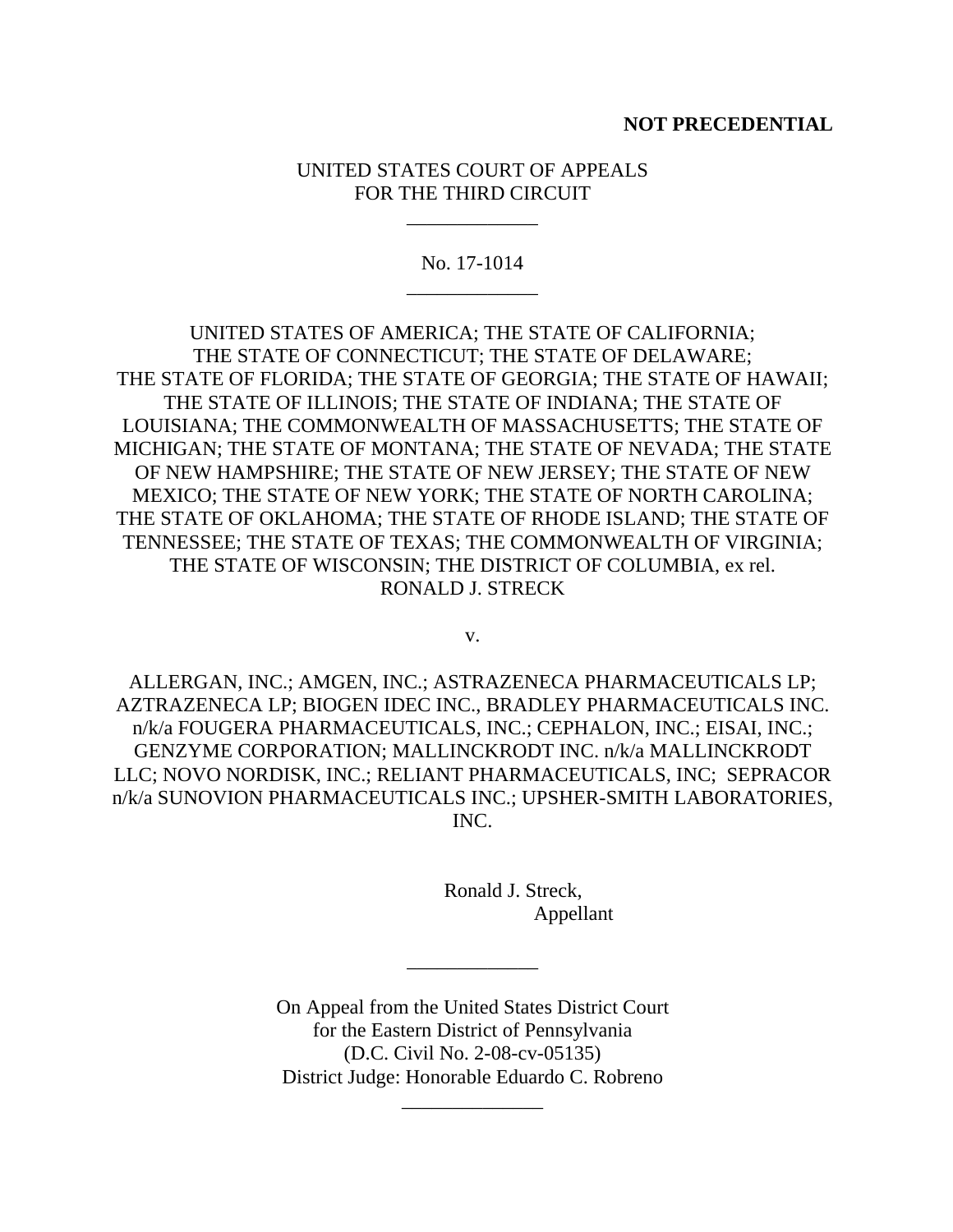## Argued April 12, 2018

\_\_\_\_\_\_\_\_\_\_\_\_\_\_

Before: CHAGARES, VANASKIE, *Circuit Judges*, and BOLTON,\* *District Judge*

(Filed: August 16, 2018)

Daniel R. Miller, Esq. [**Argued**] Joy P. Clairmont, Esq. Todd S. Collins, Esq. Berger & Montague, P.C. 1622 Locust Street Philadelphia, PA 19103

Timothy J. Peter, Esq. Faruqi & Faruqi LLP 101 Greenwood Avenue Suite 600 Jenkintown, PA 19046 *Counsel for Appellant*

Tacy F. Flint, Esq. [**Argued**] Neil G. Nandi, Esq. Richard D. Raskin, Esq. Sidley Austin LLP One South Dearborn Street Chicago, IL 60603 *Counsel for Appellees Allergan Inc., Novo Nordisk, Inc., and Sepracor, Inc. n/k/a Sunovion Pharmaceuticals Inc.*

Steven F. Barley, Esq. Hogan Lovells US LLP 100 International Drive Suite 2000 Baltimore, MD 21202

Stephen A. Loney, Jr., Esq. Hogan Lovells US LLP 1835 Market Street 29th Floor Philadelphia, PA 19103 *Counsel for Appellee Amgen Inc.*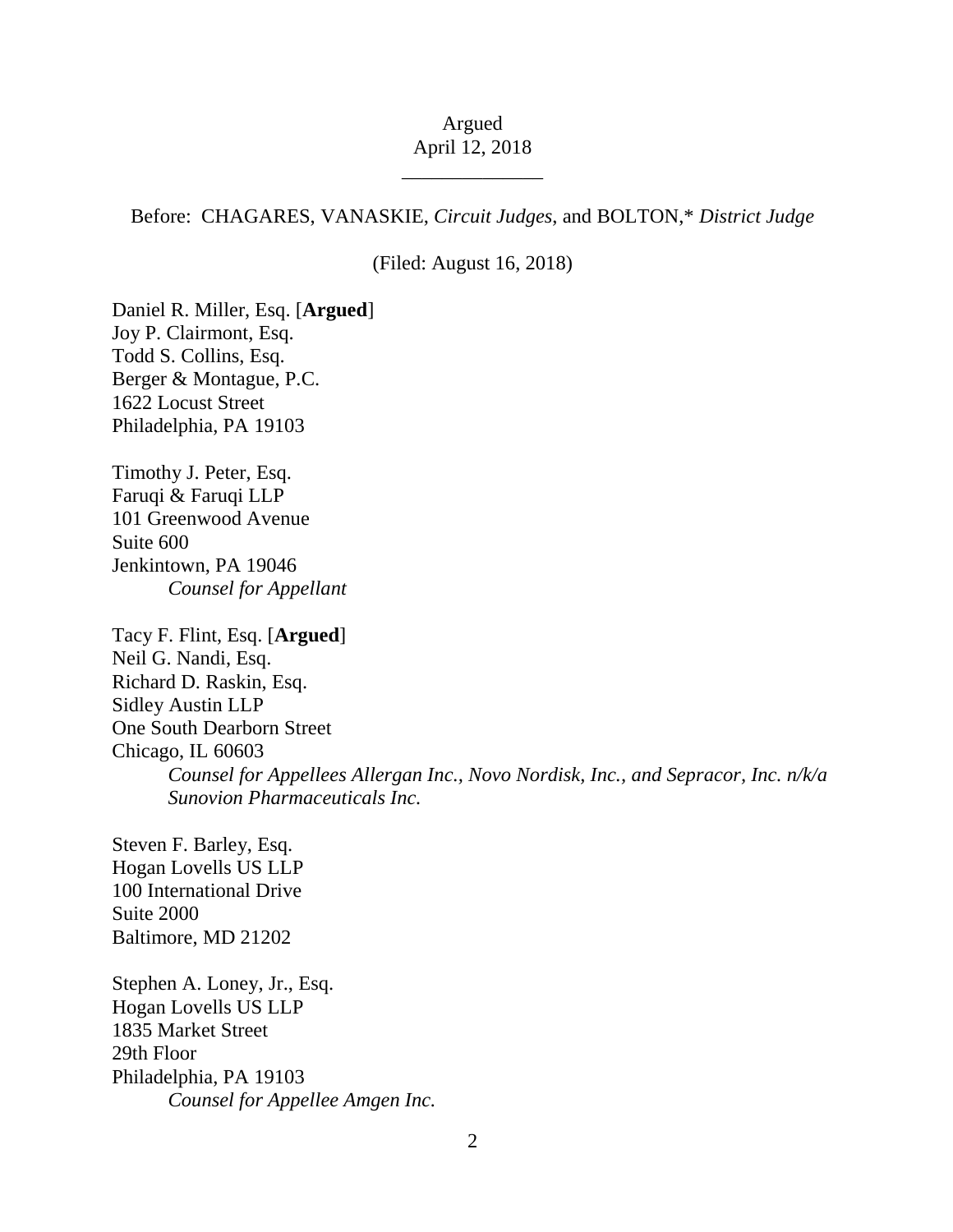Margaret D. Hall, Esq. Leanna M. Anderson, Esq. Dentons US LLP 2000 McKinney Street Suite 1900 Dallas, TX 75201

Richard L. Scheff, Esq. Montgomery McCracken Walker & Rhoads LLP 1735 Market Street Philadelphia, PA 19103 *Counsel for Appellee Bradley Pharmaceuticals Inc. n/k/a Fougera Pharmaceuticals Inc.*

Ashley C. Parrish, Esq. King & Spalding LLP 1700 Pennsylvania Avenue, N.W. Suite 200 Washington, D.C. 20006 *Counsel for Appellee Eisai Inc.*

Jeffrey A. Lutsky, Esq. Stradley Ronon Stevens & Young 2005 Market Street Suite 2600 Philadelphia, PA 19103 *Counsel for Appellees Mallinckrodt Inc. n/k/a Mallinckrodt LLC and Upsher-Smith Laboratories Inc.*

Frederick G. Herold, Esq. Dechert LLP 2440 West El Camino Real Suite 700 Mountain View, CA 94040

Thomas H. Lee, II, Esq. Dechert LLP 2929 Arch Street 18th Floor, Cira Centre Philadelphia, PA 19104 *Counsel for Appellee Reliant Pharmaceuticals Inc.*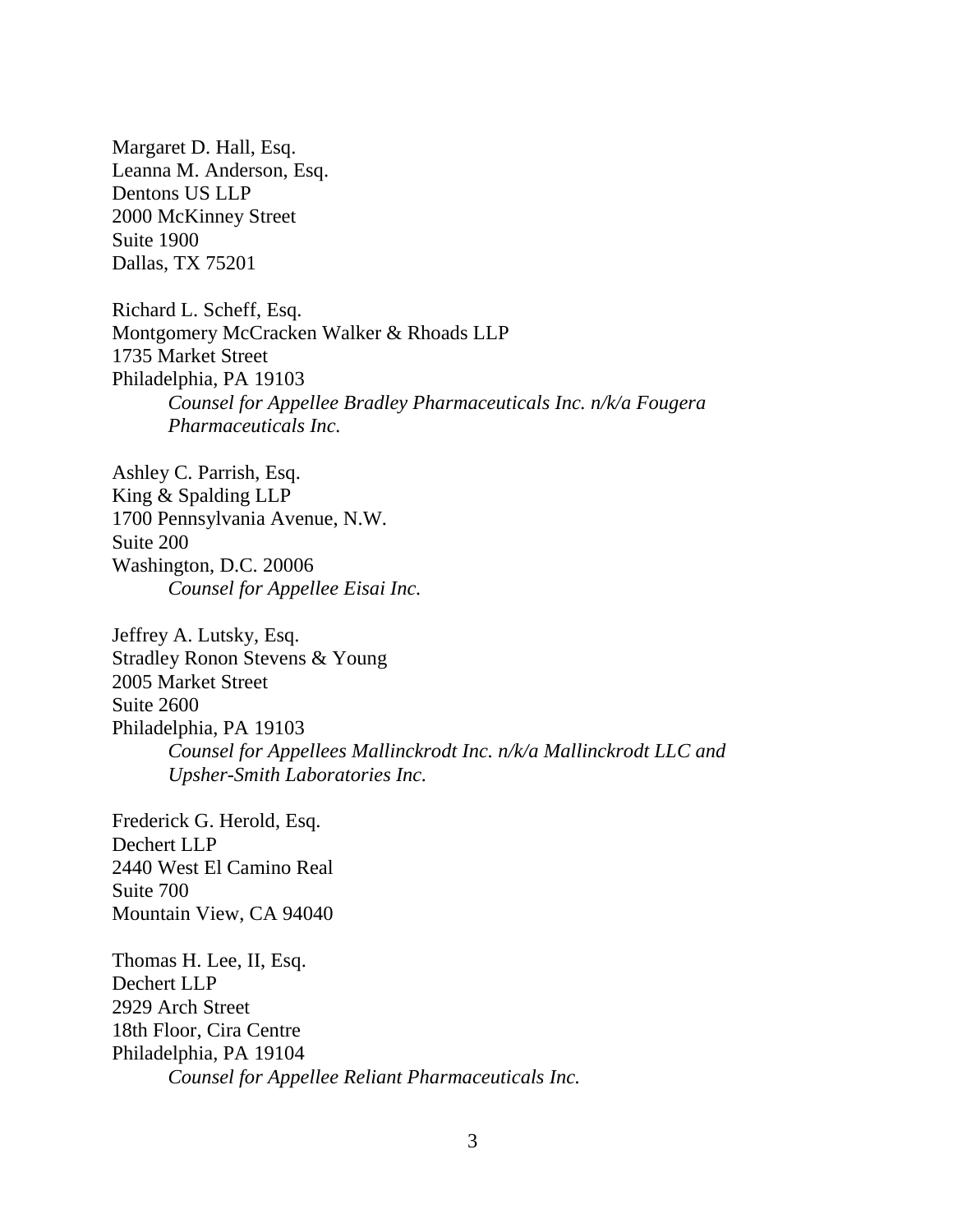# OPINION\*\* \_\_\_\_\_\_\_\_\_\_\_\_\_\_

\_\_\_\_\_\_\_\_\_\_\_\_\_\_

## VANASKIE, *Circuit Judge.*

 $\overline{a}$ 

This appeal concerns allegations that several drug manufacturers underpaid Medicaid rebates to the States under the Medicaid Drug Rebate Program ("MDRP"), 42 U.S.C. § 1396r-8, in violation of the False Claims Act ("FCA"), 31 U.S.C. § 3729, and its state counterparts. Specifically at issue in this *qui tam* action is whether Appellees knowingly violated the FCA by excluding certain credits they received from their customers in calculating a drug's "Average Manufacturer Price." Concluding that Appellees' decision to exclude these credits from the calculation of a drug's "Average Manufacturer Price" reflected a reasonable interpretation of the pertinent MDRP statutory provisions, we will affirm the District Court's order granting the Appellees' joint motion to dismiss.

I.

 As we write principally for the benefit of the parties, we recite only the essential facts and procedural history. The following facts are generally taken from the Fourth

<sup>\*</sup>The Honorable Susan R. Bolton, Senior District Judge, United States District Court for the District of Arizona, sitting by designation.

<sup>\*\*</sup> This disposition is not an opinion of the full Court and pursuant to I.O.P. 5.7 does not constitute binding precedent.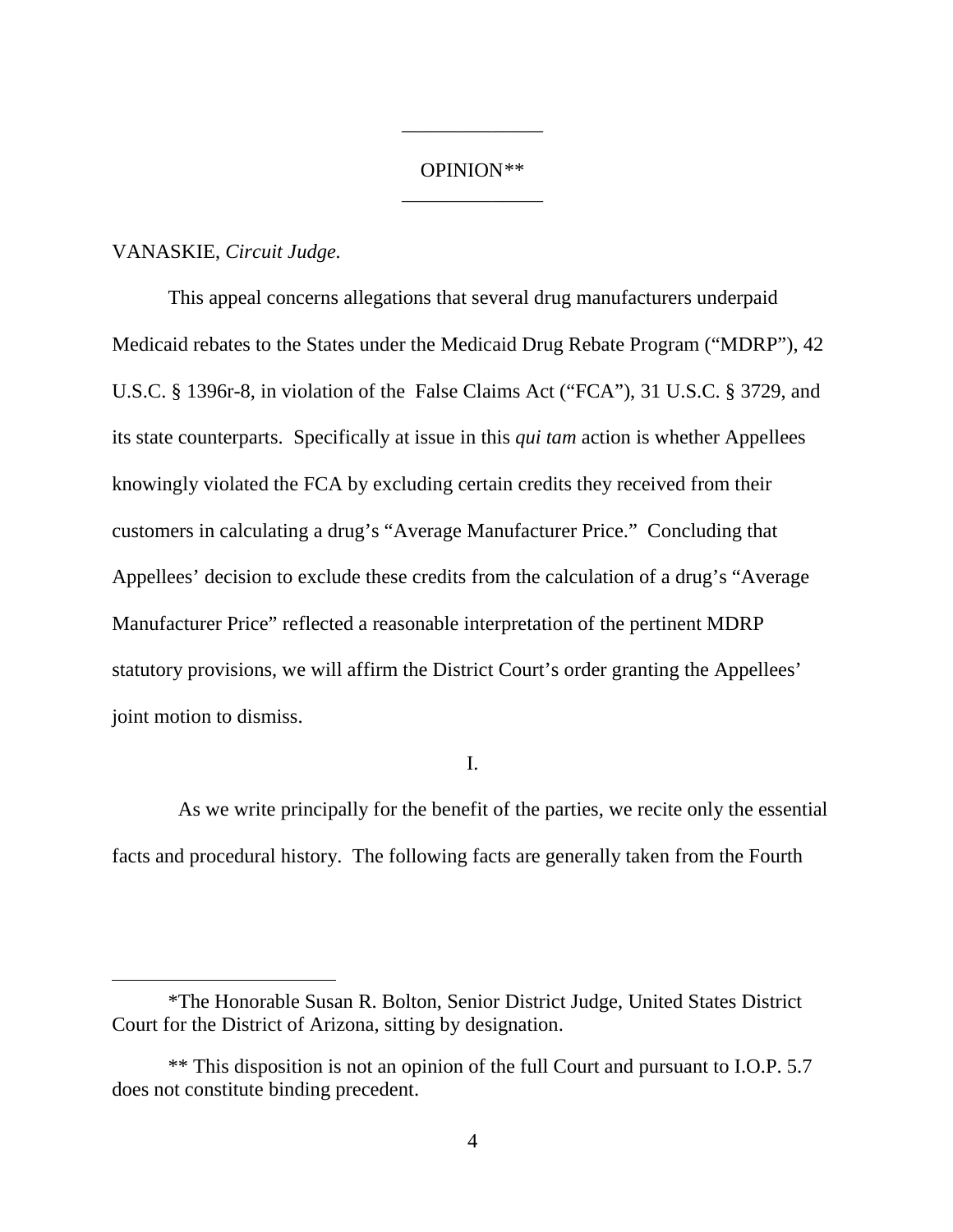Amended Complaint and are assumed to be true for the purposes of this opinion. *See Schmidt v. Skolas*, 770 F.3d 241, 249 (3d Cir. 2014) (citation omitted).

Appellees (the "Service Fee Defendants" or "SFDs") consist of nine drug manufacturers.<sup>1</sup> All nine manufacturers participated in the MDRP during the relevant time period. The MDRP helps to offset the cost of prescription drugs dispensed to Medicaid patients. Participating manufacturers must pay the states a rebate for their drugs that are covered by a state's Medicaid plan. A central component for calculating the amount of the rebate is the drug's "Average Manufacturer's Price," or "AMP." Under the applicable versions of the MDRP, AMP is generally defined as the price wholesalers pay participating manufacturers for drugs. The lower the AMP, the lower the rebate manufacturers must pay the states.

Appellant Ronald J. Streck was the CEO of Rx Distribution Network, a network of regional drug wholesalers. While in this role, Streck became familiar with the agreements that the SFDs entered into with various wholesalers. Before 2004, wholesalers commonly engaged in a practice of "speculative buying," stockpiling inventory acquired from drug manufacturers at one price. Wholesalers would then sit on the extra inventory until manufacturers increased their drug prices, at which time they would sell off any extra inventory at the higher price and retain the profits.

<sup>&</sup>lt;sup>1</sup> These manufacturers are: Allergan, Inc., Amgen, Inc., Bradley Pharmaceuticals, Inc. n/k/a Fougera Pharmaceuticals, Inc., Eisai, Inc., Mallinckrodt, Inc. n/k/a Mallinckrodt LLC, Novo Nordisk, Inc., Reliant Pharmaceuticals, Inc., Sepracor, Inc. n/k/a Sunovian Pharmaceuticals Inc., and Upsher-Smith Laboratories, Inc.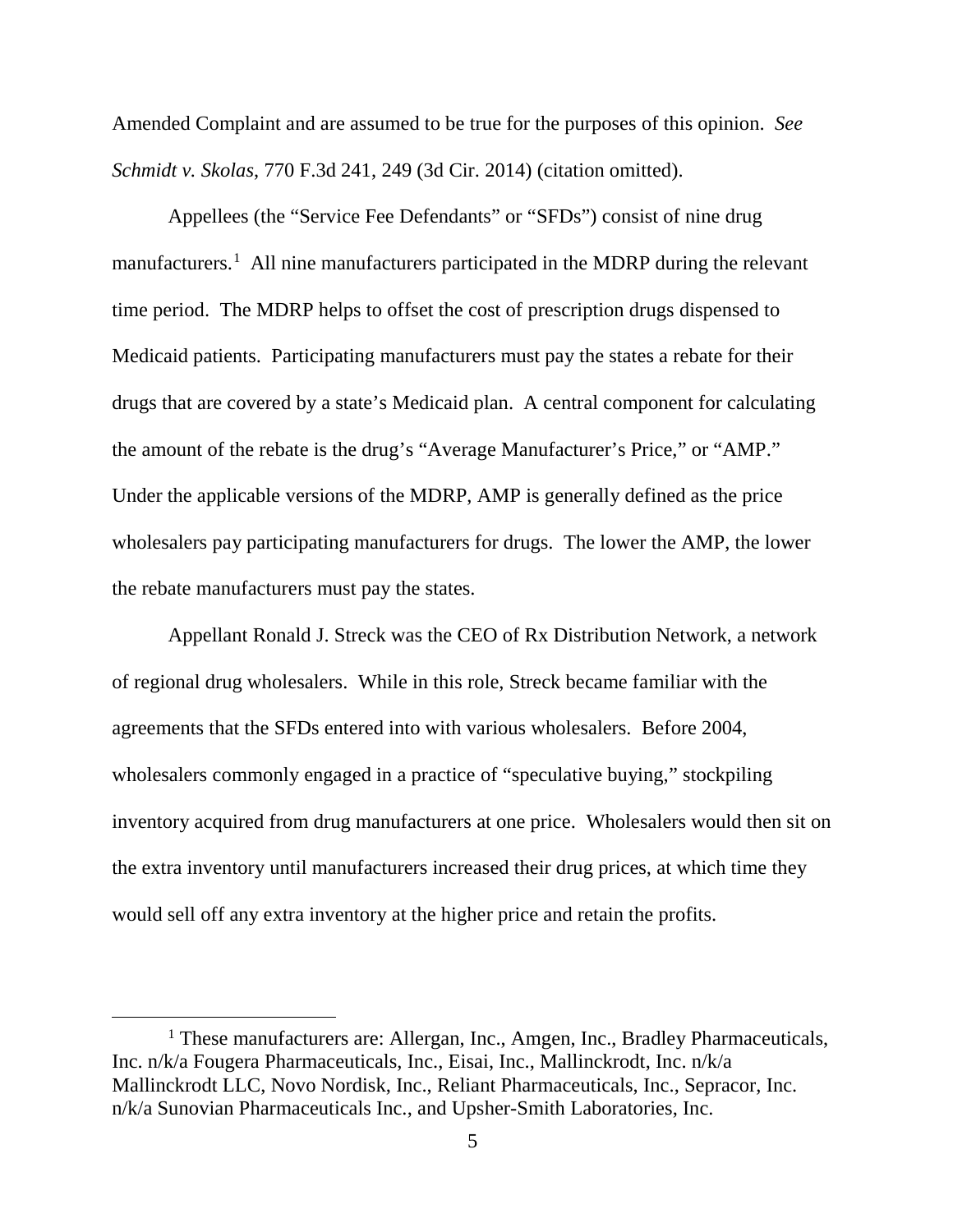In an effort to curb speculative buying, the SFDs negotiated clawback provisions with their wholesalers that, in essence, deprived wholesalers of their stockpiling profits. Rather than taking the form of cash payments, however, the clawbacks were structured as credits against service fees. Service fees, in turn, were payments owed by manufacturers to wholesalers under separate provisions of the agreements in exchange for services provided by wholesalers. Going forward, we will refer to the clawbacks as "price-appreciation credits." Price-appreciation credits reduced the amount manufacturers had to pay to wholesalers for the services rendered by wholesalers on behalf of the manufacturers, such as product distribution services. Stated otherwise, price-appreciation credits increased the value manufacturers received for the drugs purchased by wholesalers.

From 2004 to 2012, the SFDs excluded price-appreciation credits from their AMP calculations, thus reducing their AMPs and the rebates owed the states. The parties dispute whether they were permitted to do so. Streck contends they were not and that this practice resulted in fraudulently lower AMPs, and ultimately, fraudulently lower rebates to state Medicaid programs—in other words, false claims.

Streck initially filed this lawsuit in October 2008 on behalf of the United States and several states against two groups of defendants—the SFDs and several non-service fee drug manufacturers.<sup>2</sup> The United States and relevant states declined to intervene as to the SFDs. In December 2011, the SFDs jointly moved to dismiss Streck's Fourth

<sup>&</sup>lt;sup>2</sup> The allegations against the other manufacturers involved a distinct scheme, not relevant to this appeal.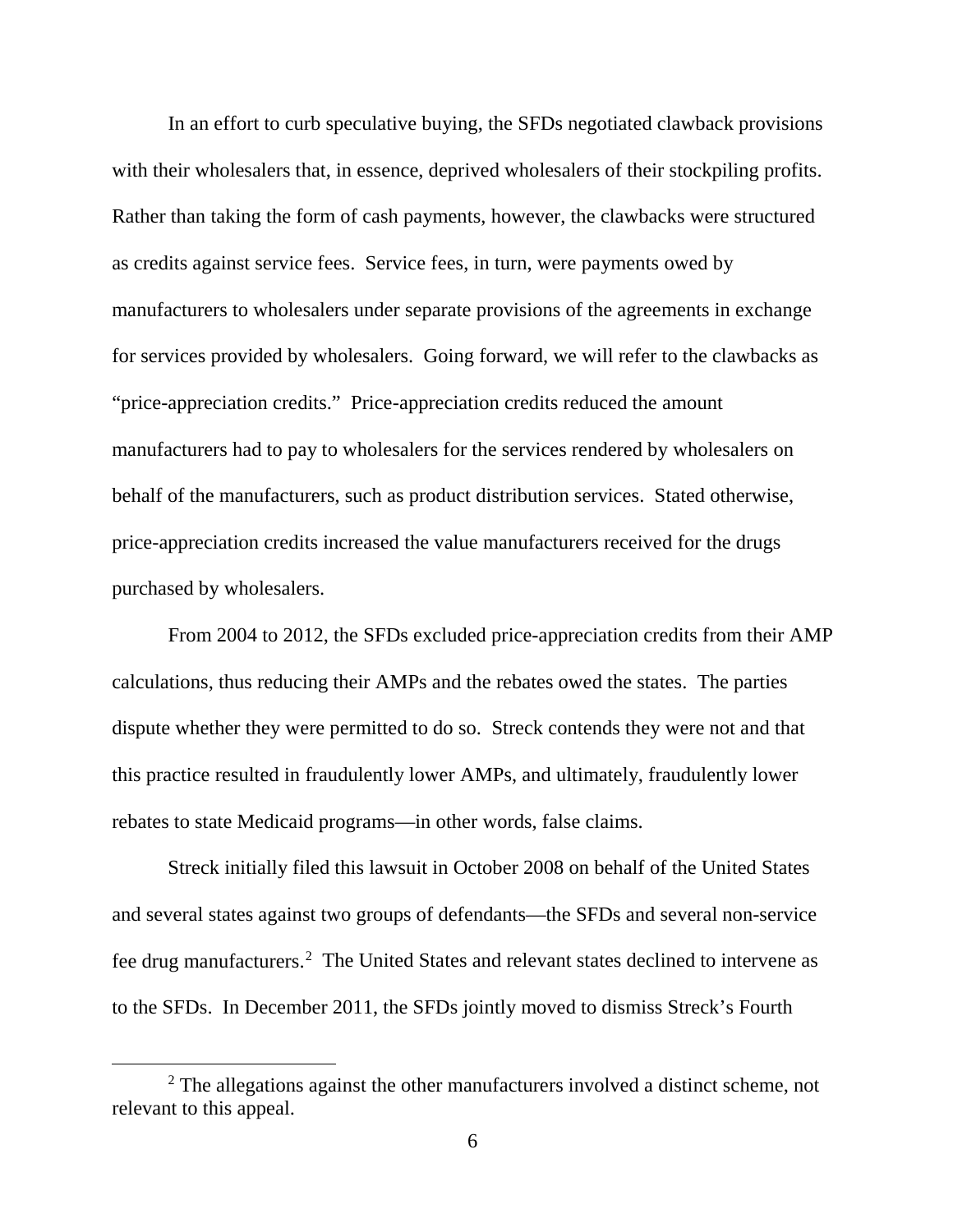Amended Complaint (the "FAC"). The District Court granted the motion, concluding that Streck had failed to plead sufficient facts plausibly suggesting the SFDs had knowingly violated the FCA. Accordingly, the District Court dismissed all of Streck's claims against the SFDs with prejudice. The District Court also dismissed all of the states' claims against the SFDs with prejudice. However, the District Court dismissed all of the United States' claims against the SFDs without prejudice.

Streck and the remaining non-service fee defendants ultimately settled. At that point, all of Streck's claims against both the SFDs and the non-service fee defendants were finally adjudicated. Streck filed a Notice of Appeal with respect to the District Court's order dismissing his claims against the SFDs. The Third Circuit Clerk remanded the case to the District Court to determine whether certification pursuant to Federal Rule of Civil Procedure 54(b) was required before we could exercise jurisdiction over the appeal. On remand, Streck filed a Rule 54(b) motion, which the District Court granted.

#### II.

The District Court had jurisdiction pursuant to 28 U.S.C. §§ 1331, 1345, and 1367, and 31 U.S.C. § 3732. Although the parties do not dispute appellate jurisdiction, we must consider our jurisdiction *sua sponte*. *In re Fosamax (Alendronate Sodium) Prods. Liab. Litig. (No. II)*, 751 F.3d 150, 156 (3d Cir. 2014).

"The scope of our review concerning questions of our own jurisdiction is plenary." *Id.* As we explained in *In re Fosamax*: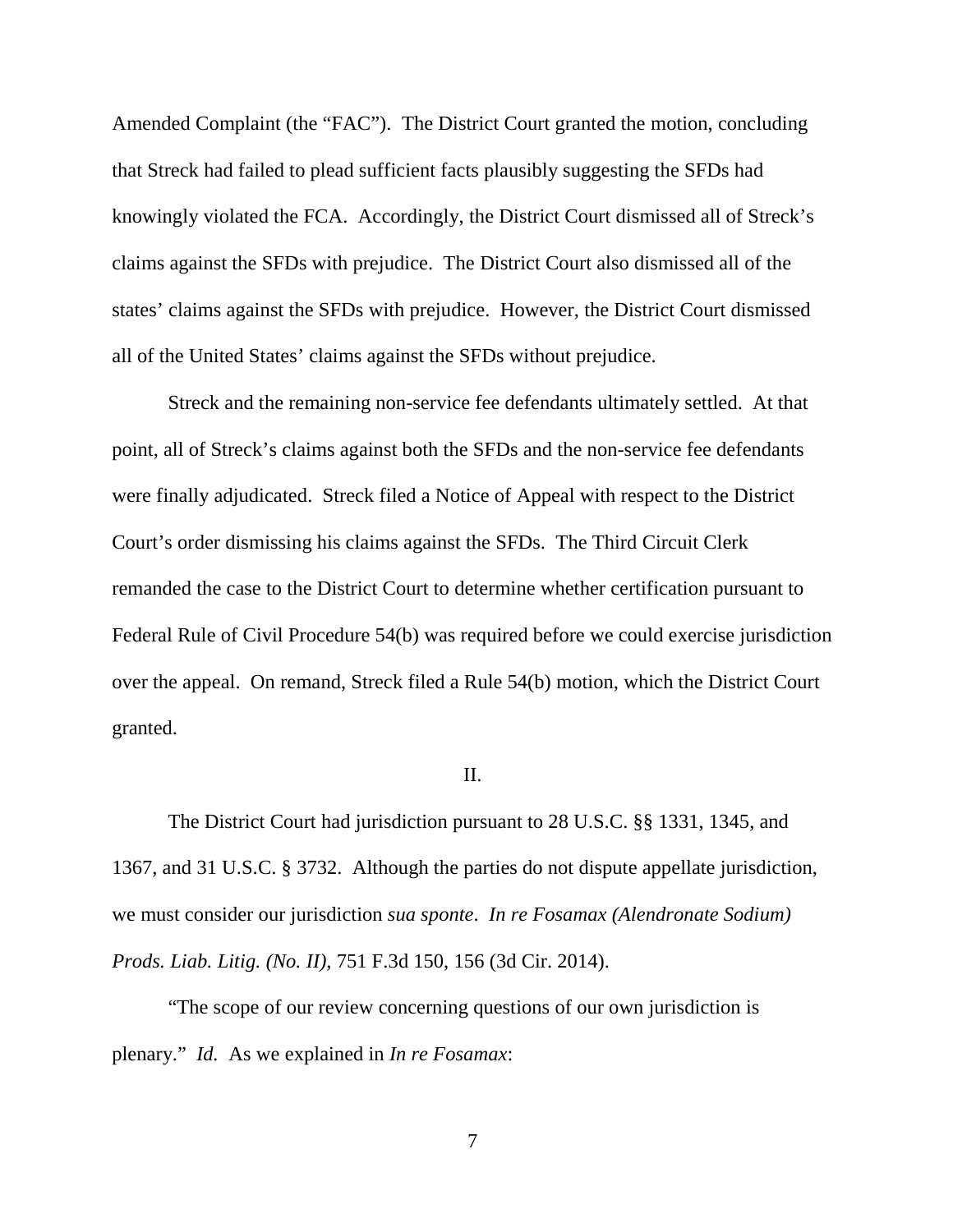Pursuant to 28 U.S.C. § 1291, we have jurisdiction over appeals from final decisions of the district courts of the United States. Generally, an order which terminates fewer than all claims pending in an action or claims against fewer than all the parties to an action does not constitute a final order for purposes of 28 U.S.C. § 1291. However, under Rule 54(b) of the Federal Rules of Civil Procedure, a district court may convert an order adjudicating less than an entire action to the end that it becomes a final decision over which a court of appeals may exercise jurisdiction under 28 U.S.C. § 1291.

*Id.* at 156 (internal citations and quotation marks omitted). Put somewhat differently, "[o]btaining a final judgment [via Rule 54(b) certification] cures the jurisdictional defect of an otherwise premature appeal." *Id.* (citations omitted).

While it could be argued that Streck filed his Notice of Appeal prematurely, the

District Court's subsequent certification of the matter pursuant to Rule 54(b) cured any

jurisdictional defect. *See id.* Thus, we have appellate jurisdiction to consider the

District Court's dismissal of Streck's claims against the SFDs.

III.

We now turn to the primary issue on appeal—whether the District Court properly

dismissed the FAC for failure to allege the SFDs acted with the required mental state.<sup>3</sup>

Our review of a decision granting motions to dismiss is plenary. *United States ex rel.* 

*Schmidt v. Zimmer, Inc.*, 386 F.3d 235, 240 (3d Cir. 2004) (citations omitted).

<sup>&</sup>lt;sup>3</sup> We note that our reasoning applies equally to Streck's claims brought under the federal FCA and the FCAs of the various states. Because we ultimately conclude that Streck failed to plead that the SFDs acted with the required mental state, we need not reach the SFDs' alternative argument that Streck waived appeal of his state-law claims.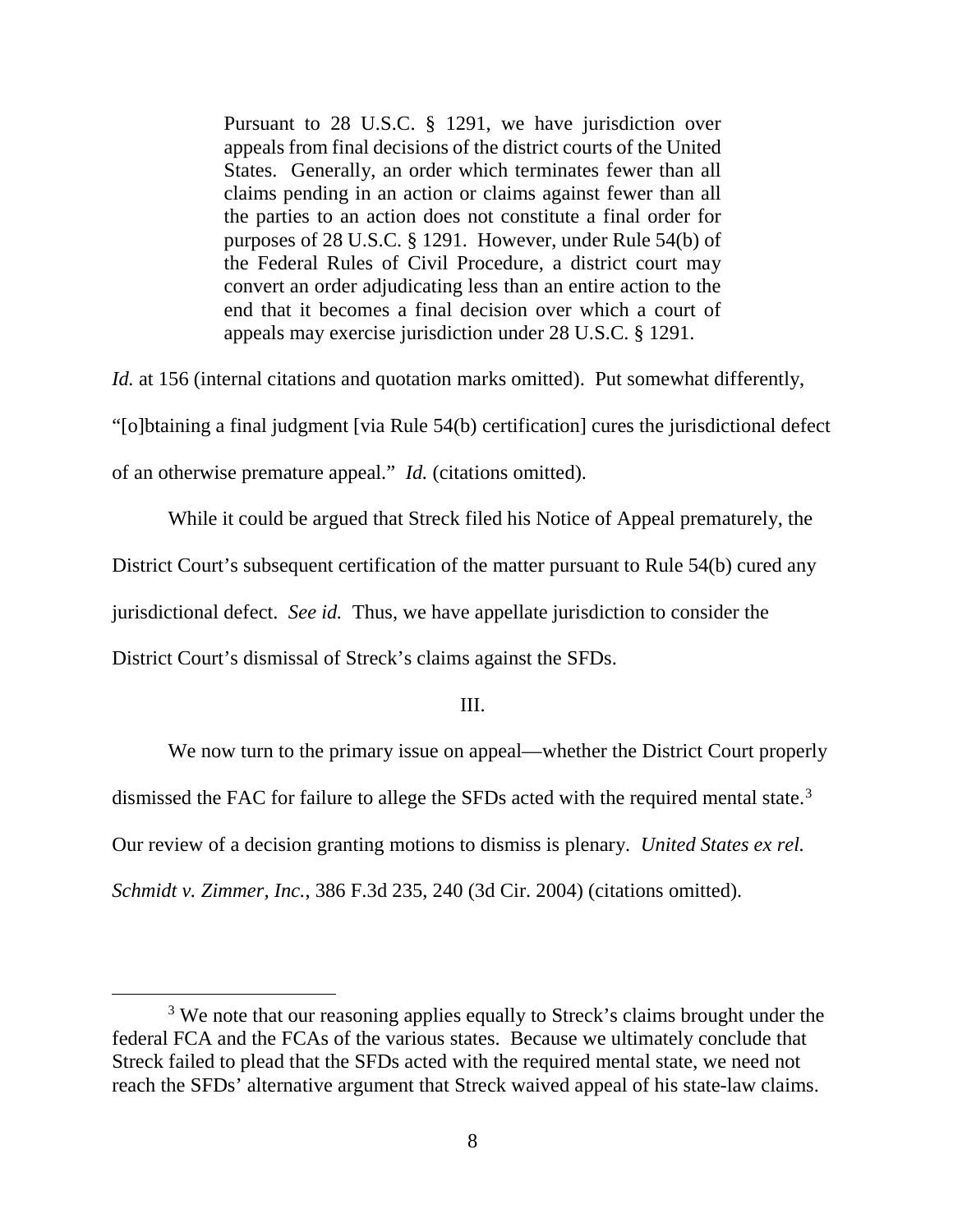As a preliminary matter, the parties dispute whether Streck's complaint should be governed by the pleading standard of Rule 8 or Rule 9(b). It makes no difference whether we assess Streck's allegations under either standard. Although under Rule 9(b), scienter may be pled generally, Rule 8 still requires FCA plaintiffs to plead facts sufficient to raise a plausible claim of fraud. *Cf. Ashcroft v. Iqbal*, 556 U.S. 662, 686–87 (2009) ("Rule 9 merely excuses a party from pleading discriminatory intent under an elevated pleading standard. It does not give him license to evade the less rigid—though still operative—strictures of Rule 8.") (citation omitted).

The FCA imposes liability on any person who "knowingly" makes a false claim to the government. 31 U.S.C.  $\S 3729(a)(1)(A)$ . As relevant here, a defendant acts "knowingly" if he or she "acts in reckless disregard of the truth or falsity of . . . information."<sup>4</sup> *Id.* § 3729(b)(1)(A)(iii). "Consistent with the need for a knowing violation, the FCA does not reach an innocent, good-faith mistake about the meaning of an applicable rule or regulation. Nor does it reach those claims made based on reasonable but erroneous interpretations of a defendant's legal obligations." *United States ex rel. Purcell v. MWI Corp.*, 807 F.3d 281, 287–88 (D.C. Cir. 2015) (internal

 <sup>4</sup> At oral argument, Streck's counsel maintained that the FAC also contained allegations that the SFDs acted with deliberate ignorance. *See* Tr. 29:17–21; *see also id.* § 3729(b)(1) (explaining a defendant acts knowingly if he "acts in deliberate ignorance of the truth or falsity of . . . information"). We are not convinced. Allegations of deliberate ignorance demonstrate conduct and knowledge particularized to a given defendant. For the most part, the allegations in the FAC do not shed light on each SFDs' negotiations process. The one potential exception, which concerns the more specific allegations made against Eisai, Inc., was relinquished by Streck's counsel at oral argument. *See* Tr. 11:1–18.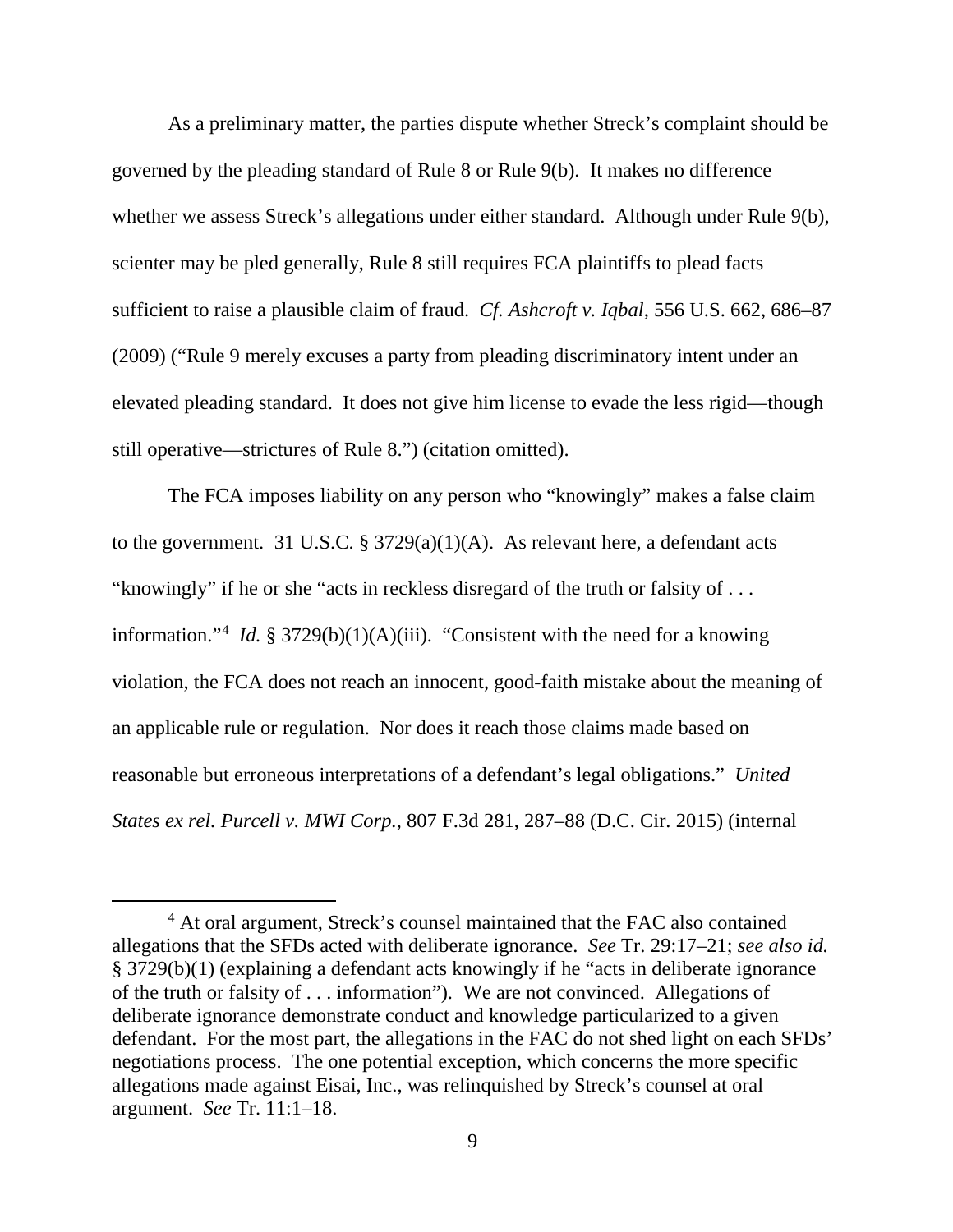citation omitted) (recognizing defense of reasonable, but erroneous, interpretation of ambiguous statute), *cert. denied*, 137 S. Ct. 625 (2017); *cf. Safeco Ins. Co. of Am. v. Burr*, 551 U.S. 47, 68–70 (2007) (recognizing similar defense to False Credit Reporting Act claim, which also requires showing of reckless disregard); *Long v. Tommy Hilfiger U.S.A., Inc.*, 671 F.3d 371, 374–75 (3d Cir. 2012) (recognizing similar defense to Fair and Accurate Credit Transactions Act claim, which also requires showing of reckless disregard).

Assuming the SFDs' decision to exclude price-appreciation credits was erroneous, we ask whether doing so during the relevant time period was objectively unreasonable. Basing a defense on a reasonable, but erroneous, interpretation of a statute includes three distinct inquiries: (1) whether the relevant statute was ambiguous; (2) whether a defendant's interpretation of that ambiguity was objectively unreasonable; and (3) whether a defendant was "warned away" from that interpretation by available administrative and judicial guidance. *See Purcell*, 807 F.3d at 288 (observing that, even if a term is ambiguous and a defendant's interpretation of that term was reasonable, "a jury might still find knowledge if there is interpretive guidance that might have warned [the defendant] away from the view it took") (alteration in original) (citation and quotation marks omitted).

Applied here, we must first decide whether the MDRP's definition of AMP was ambiguous with regard to price-appreciation credits. This is a question of statutory interpretation, the principles of which are well-established. In *Long*, we explained: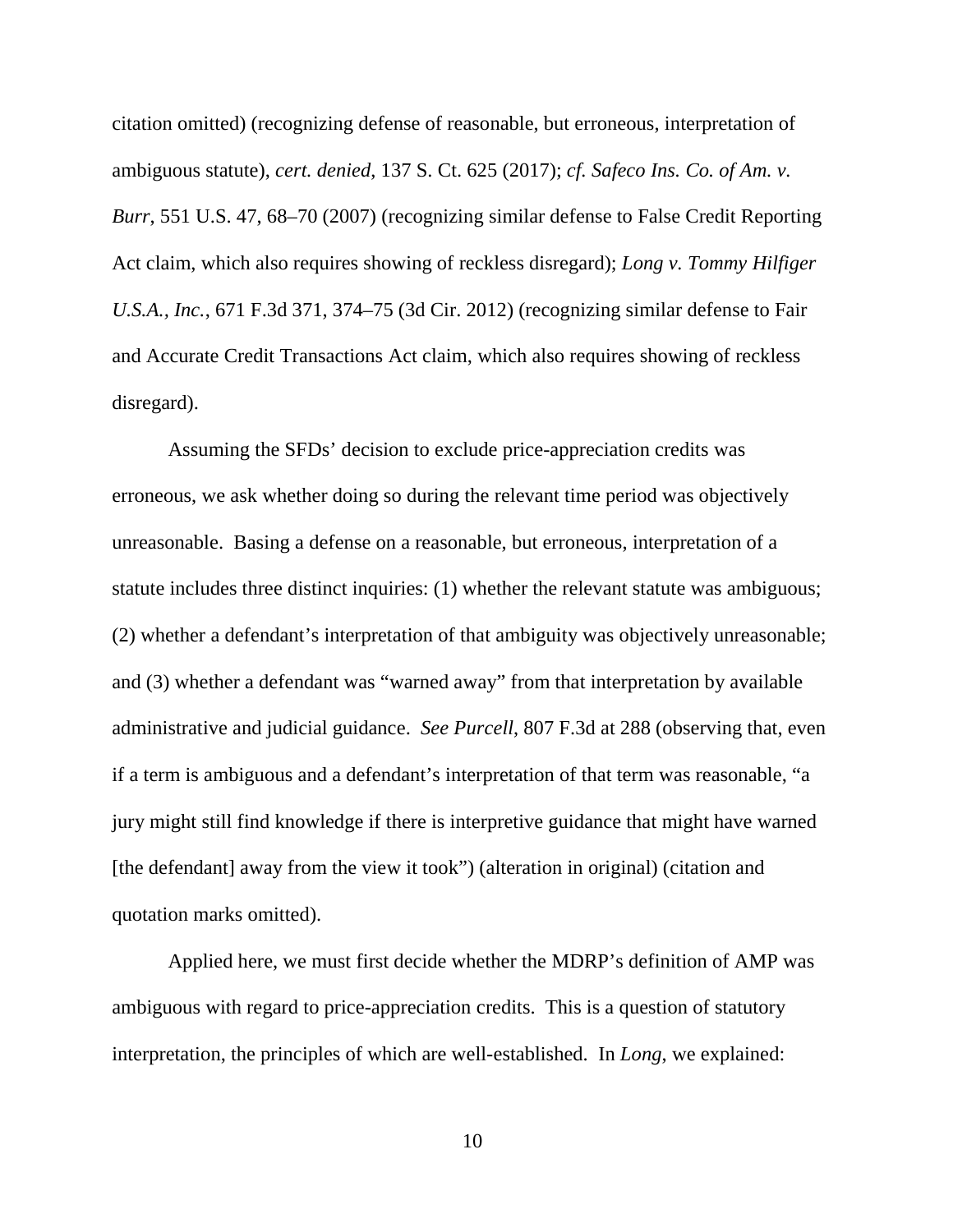Our role is to give effect to Congress's intent, which we assume is expressed in the ordinary meaning of the statutory language. In analyzing whether the statutory language is unambiguous, we take account of the specific context in which that language is used, and the broader context of the statute as a whole. We also consider the overall object and policy of the statute, and avoid constructions that produce odd or absurd results or that are inconsistent with common sense.

671 F.3d at 374–75 (citations and quotation marks omitted).

At issue here are several versions of the MDRP's definition of AMP. From 1997

through 2007, Congress defined AMP in the following way:

The term "average manufacturer price" means, with respect to a covered outpatient drug of a manufacturer for a rebate period, the average price paid to the manufacturer for the drug in the United States by wholesalers for drugs distributed to the retail pharmacy class of trade, after deducting customary prompt pay discounts.

42 U.S.C. § 1396r-8(k)(1) (1997) (current version at 42 U.S.C. § 1396r-8(k)(1)(A)

(2018)). In 2007, Congress amended the definition of AMP as follows:

Subject to subparagraph (B), [which excludes customary prompt pay discounts from AMP,] the term "average manufacturer price" means, with respect to a covered outpatient drug of a manufacturer for a rebate period, the average price paid to the manufacturer for the drug in the United States by wholesalers for drugs distributed to the retail pharmacy class of trade.

42 U.S.C. § 1396r-8(k)(1)(A) (2007) (current version at 42 U.S.C. § 1396r-8(k)(1)(A)

(2018)). Then, in 2010, Congress changed the statutory definition of AMP to read:

Subject to subparagraph (B), [which excludes, *inter alia*, customary prompt pay discounts, bona fide service fees, reimbursements for unsalable goods, payments received from, and rebates or discounts provided to entities that do not conduct business as wholesalers or retail community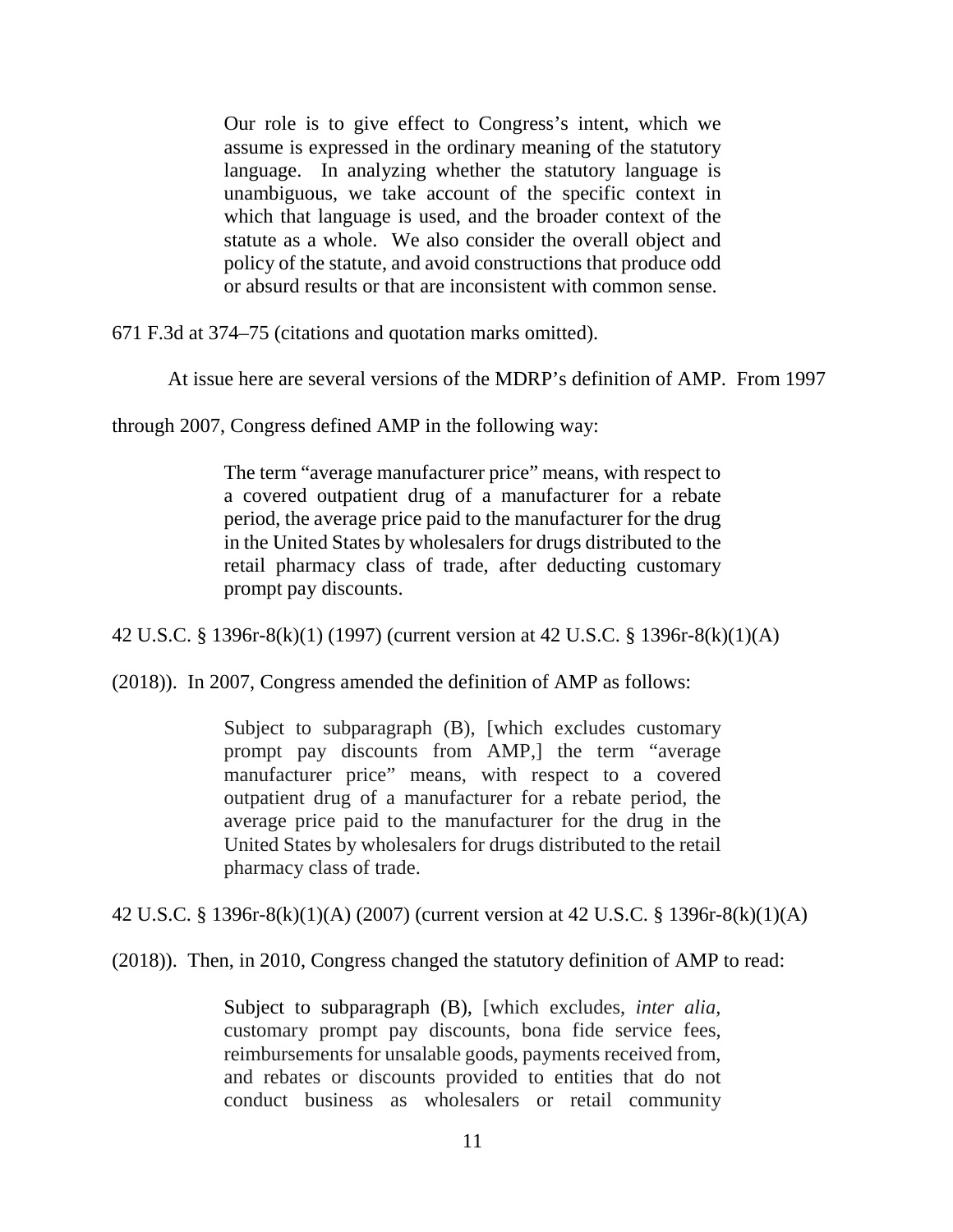pharmacies, and certain discounts provided by manufacturers from AMP,] the term "average manufacturer price" means, with respect to a covered outpatient drug of a manufacturer for a rebate period, the average price paid to the manufacturer for the drug in the United States by—

(i) wholesalers for drugs distributed to retail community pharmacies; and

(ii) retail community pharmacies that purchase drugs directly from the manufacturer.

42 U.S.C. § 1396r-8(k)(1)(A) (2010) (current version at 42 U.S.C. § 1396r-8(k)(1)(A) (2018)).

Each version of the statute calls for calculation of a drug's AMP as the average price paid by entities dealing directly with the manufacturer during the rebate period. Notably, each version of the statute recognized that certain matters could be excluded from the calculation of AMP, such as prompt pay discounts, thereby reducing AMP. No version of the statute addressed price-appreciation credits. The question here, then, is whether the statute unambiguously required price-appreciation credits to be added to the price paid by wholesalers.

Black's Law Dictionary defines "price" as "[t]he amount of money or other consideration asked for or given in exchange for something else; the cost at which something is bought or sold." *Price*, Black's Law Dictionary (10th ed. 2014). Per the SFD agreements with their wholesalers, however, price-appreciation credits are not part of the initial value given for the acquisition of a supply of drugs. Rather, a priceappreciation credit is only triggered once a drug is distributed by a wholesaler to a third party after the manufacturer has increased the price of the drug above the amount paid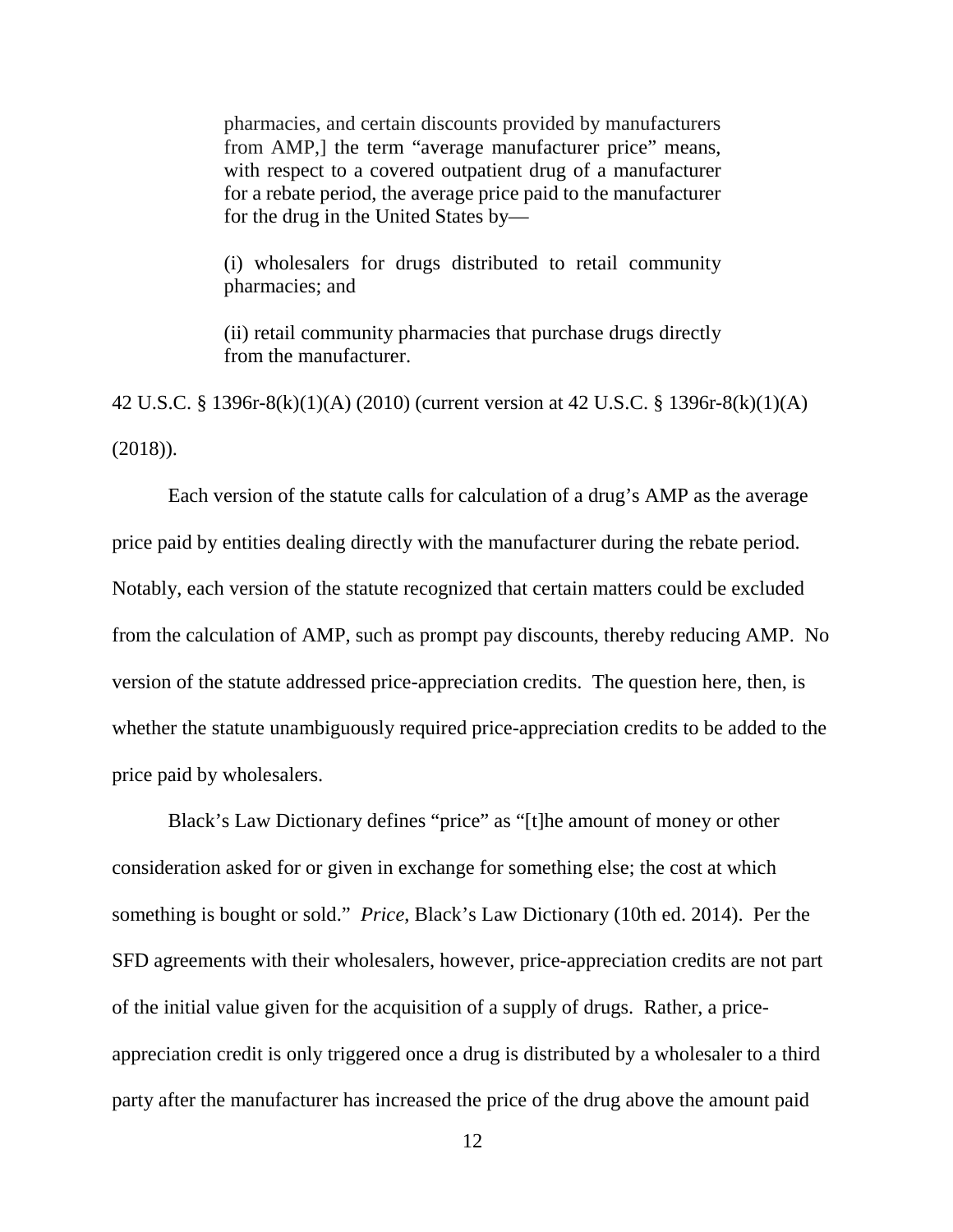by the wholesaler. Additionally, the value of a price-appreciation credit turns on the ultimate price the third party pays a wholesaler for a drug, not just the price a wholesaler initially pays a manufacturer for a stock of drugs.

Admittedly, a price-appreciation credit that remits value back to a manufacturer could be considered a component of the cumulative value a manufacturer receives for a drug. However, we note neither the word "initial" nor the word "cumulative" appears before "price" in any of the applicable versions of the statute. The absence of such temporal language gives us pause before concluding that "price" unambiguously refers to the cumulative price paid, rather than the initial price paid. In short, while the statute could be interpreted to include price-appreciation credits in the AMP calculation, the statute is—as the District Court observed—susceptible to multiple interpretations, one of which excludes the price-appreciation credits. In other words, the statute is ambiguous.

We next address whether it was objectively unreasonable to conclude that manufacturers could exclude price-appreciation credits from their calculations of AMP. The District Court determined that it was not. Specifically, the District Court reasoned that "price paid to the manufacturer" could be read as referring to the price initially paid to the manufacturer by the wholesaler. We agree. Once again, we are persuaded by the fact that the applicable versions of the statute lack temporal limitations when referring to "price."

We conclude by asking whether the SFDs were warned away from this interpretation by available guidance. In answering this question, we take judicial notice of numerous pieces of administrative guidance issued between 1991 and 2012 on which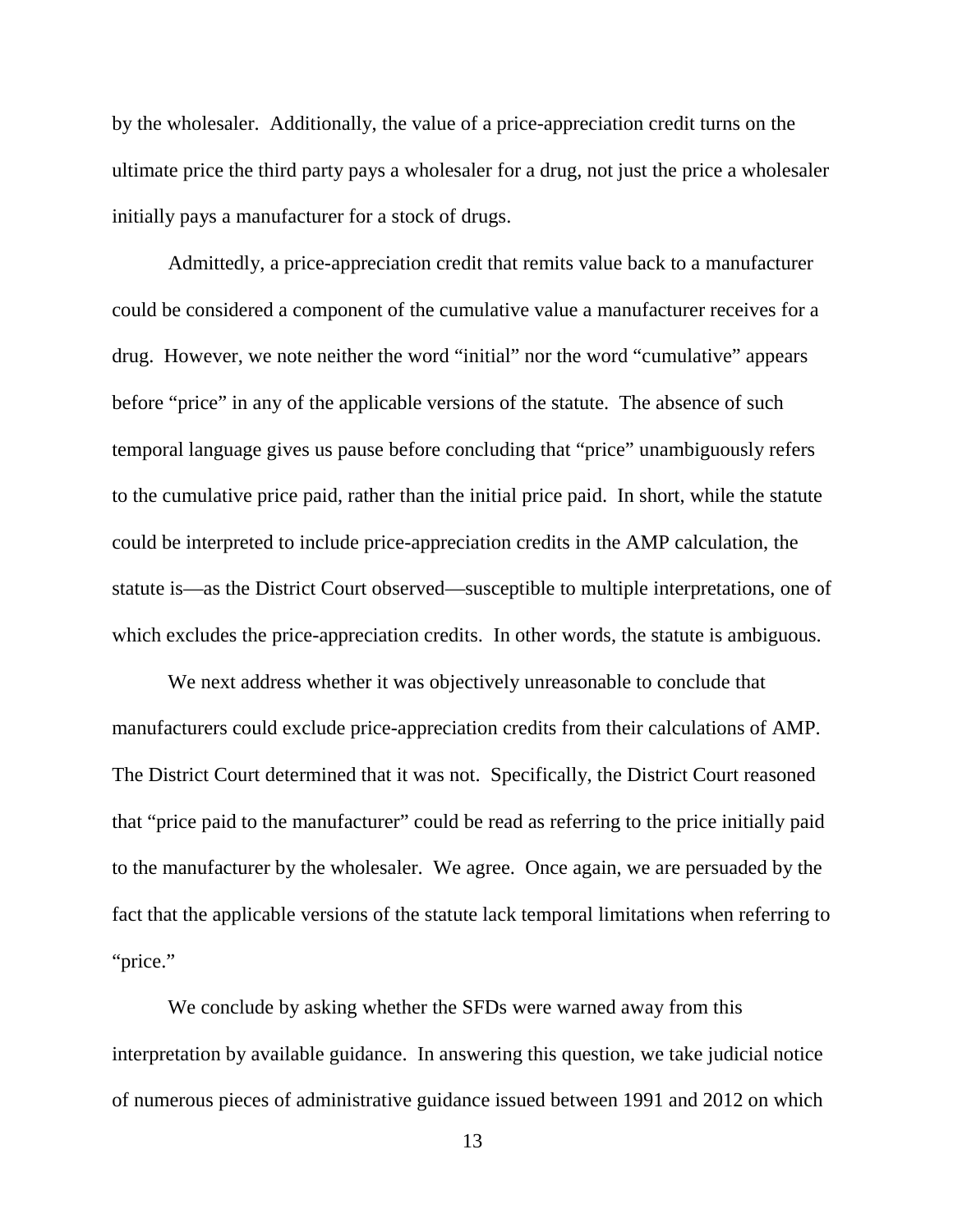the parties rely. *See Spellman v. Am. Barge Line Co.*, 176 F.2d 716, 720 (3d Cir. 1949); *see also Denius v. Dunlap*, 330 F.3d 919, 926–27 (7th Cir. 2003) (collecting cases). Streck contends that the guidance available during the relevant time period should be read as imposing a continuing duty on a manufacturer to revise AMP to include any profits received throughout the course of the business relationship with a wholesaler. By inference, this would include a price-appreciation credit, which constitutes value obtained by a manufacturer after an initial sale. We disagree. Despite the fact that some of the guidance (such as Manufacturer Releases issued by the Centers for Medicare & Medicaid Services (the "CMS") during the 1990s) could be read to support Streck's interpretation, we cannot say that this guidance was so clear as to warn the SFDs away from an interpretation that excluded price-appreciation credits from AMP. Rather, we are convinced that the available scattershot guidance failed to articulate a coherent position on AMP and, specifically, price-appreciation credits.

We are particularly persuaded by two pieces of administrative guidance. First, in 2005, the Office of Inspector General, Department of Health and Human Services (the "OIG") was directed to "review the requirements for, and manner in which, AMPs [were] determined," and to "recommend appropriate changes" in AMP calculation guidelines to the Secretary of Health and Human Services (the "HHS Secretary"). Office of Inspector Gen., HHS, Determining Average Manufacturer Prices for Prescription Drugs Under the Deficit Reduction Act of 2005 ("OIG Report") (2006), at i. The OIG issued its report in 2006. While the OIG Report was not concerned with priceappreciation credits specifically, the OIG concluded that "[e]xisting requirements for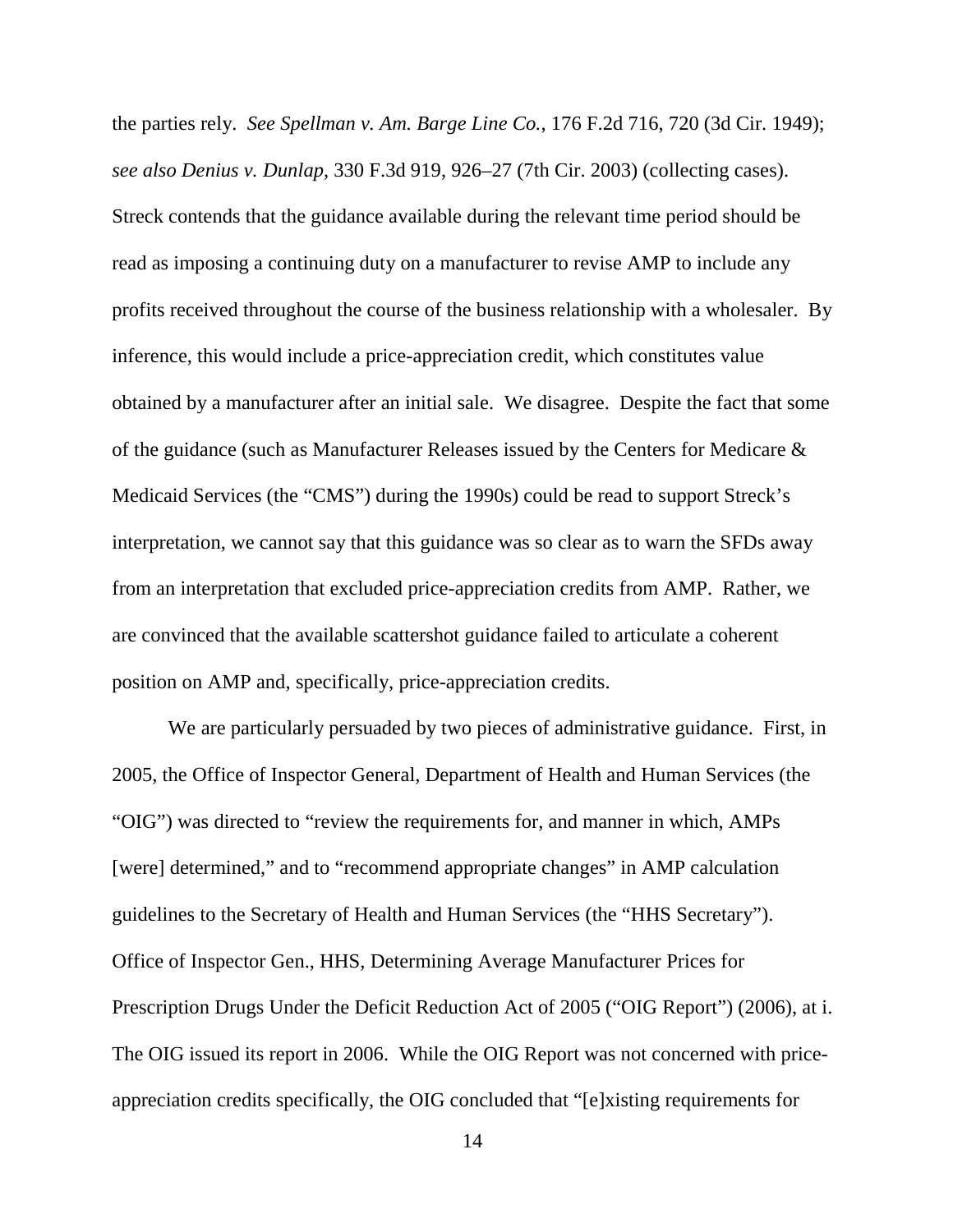determining certain aspects of AMPs are not clear and comprehensive, and manufacturers' methods of calculating AMPs are inconsistent." *Id.* The OIG went on to explain that, as far back as 1991, manufacturers used different methods to calculate AMP, such as "bas[ing] calculations on gross sales to wholesalers, net sales to wholesalers, or direct retail sales and retail sales reported by wholesalers." *Id.* at 4. The OIG also compiled the concerns of industry groups regarding administrative and service fees, and in particular, whether these fees should be included in AMP. Accordingly, in its recommendations, the OIG suggested that the HHS Secretary direct the CMS to "consider addressing issues raised by industry groups, such as: administrative and service fees . . . ." *Id.* at 12. In Appendix G to the Report, the CMS commented on a draft of the OIG's findings:

> The CMS acknowledges that the OIG has reported some confusion among drug manufacturers about what sales and price concessions must be included when calculating AMP. This is an extremely complex and technical topic that has been made more difficult due to changes in the chain of sales and the evolution of new entities, especially [pharmacy benefit managers]. For this reason, CMS had hoped that the OIG would have provided more specific recommendations for us to consider as we develop a proposed rule to address this topic. However, we appreciate the efforts of the OIG in the past, as well as this report, and we look forward to continuing to work with the OIG on this important issue.

*Id.* at App. G, 2. All told, the OIG Report suggests that there was significant confusion regarding what to include in AMP calculations, despite the existence of the administrative guidance from the 1990s on which Streck relies. The confusion appears to have been extensive enough to merit a recommendation that the CMS clarify the types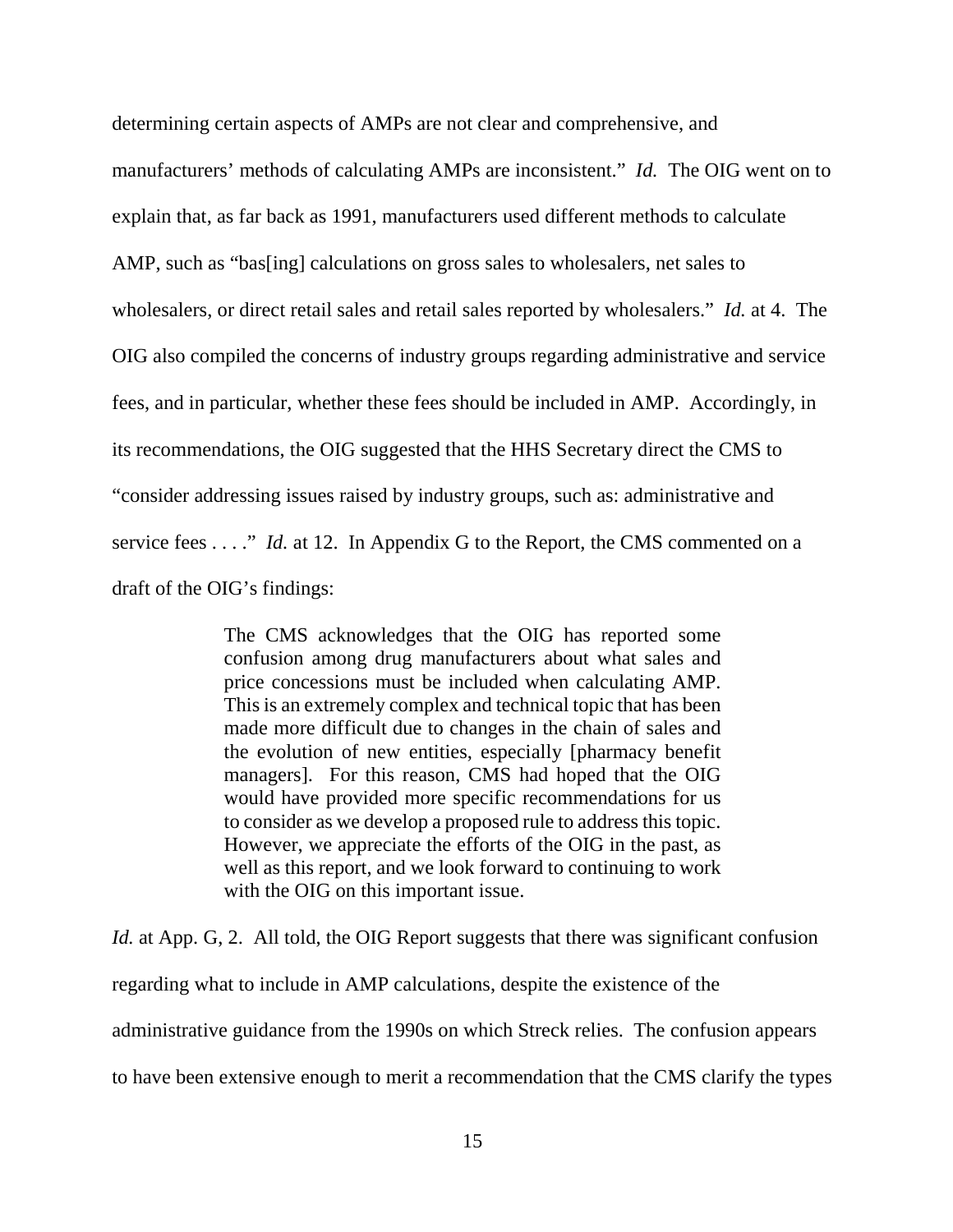of payments that were excludable from AMP—a concern seconded by the CMS itself in its response to the Report.

Second, the guidance proffered by the parties reveals that price-appreciation credits were not specifically addressed by the CMS until 2012. In 2012, the CMS proposed a rule intended to clarify how manufacturers should calculate AMP. *See*  Medicaid Program; Covered Outpatient Drugs ("2012 Proposed Rule"), 77 Fed. Reg. 5318 (proposed Feb. 2, 2012). The 2012 Proposed Rule explained that priceappreciation credits were likely not excludable from AMP as "bona fide service fees." 77 Fed. Reg. at 5332. This statement by the CMS, however, did not unambiguously foreclose the possibility that price-appreciation credits could be excluded from AMP under a different theory.<sup>5</sup>

 <sup>5</sup> We also note a distinction between the 2012 Proposed Rule and the final rule issued by the CMS in 2016. *See* Medicaid Program; Covered Outpatient Drugs ("2016 Final Rule"), 81 Fed. Reg. 5170 (Feb. 1, 2016). In response to comments challenging the position on price-appreciation credits taken by the CMS in the 2012 Proposed Rule, the CMS wrote:

We continue to believe that price appreciation credits would likely not meet the definition of bona fide service fee. Based on our experience with the program, it is our understanding that price appreciation credits are not issued for the purposes of payment for any service or offset for a bona fide service performed on behalf of the manufacturer, but rather are issued by the manufacturer to adjust (increase) the wholesaler's purchase price of the drugs in such instances when the drugs were purchased at a certain price and are remaining in the wholesaler's inventory at the time the manufacturer's sale price of the drug increased. In such situations, these credits would amount to a subsequent price adjustment affecting the average price to the manufacturer and should be recognized for purposes of AMP in accordance with § 447.504(f).